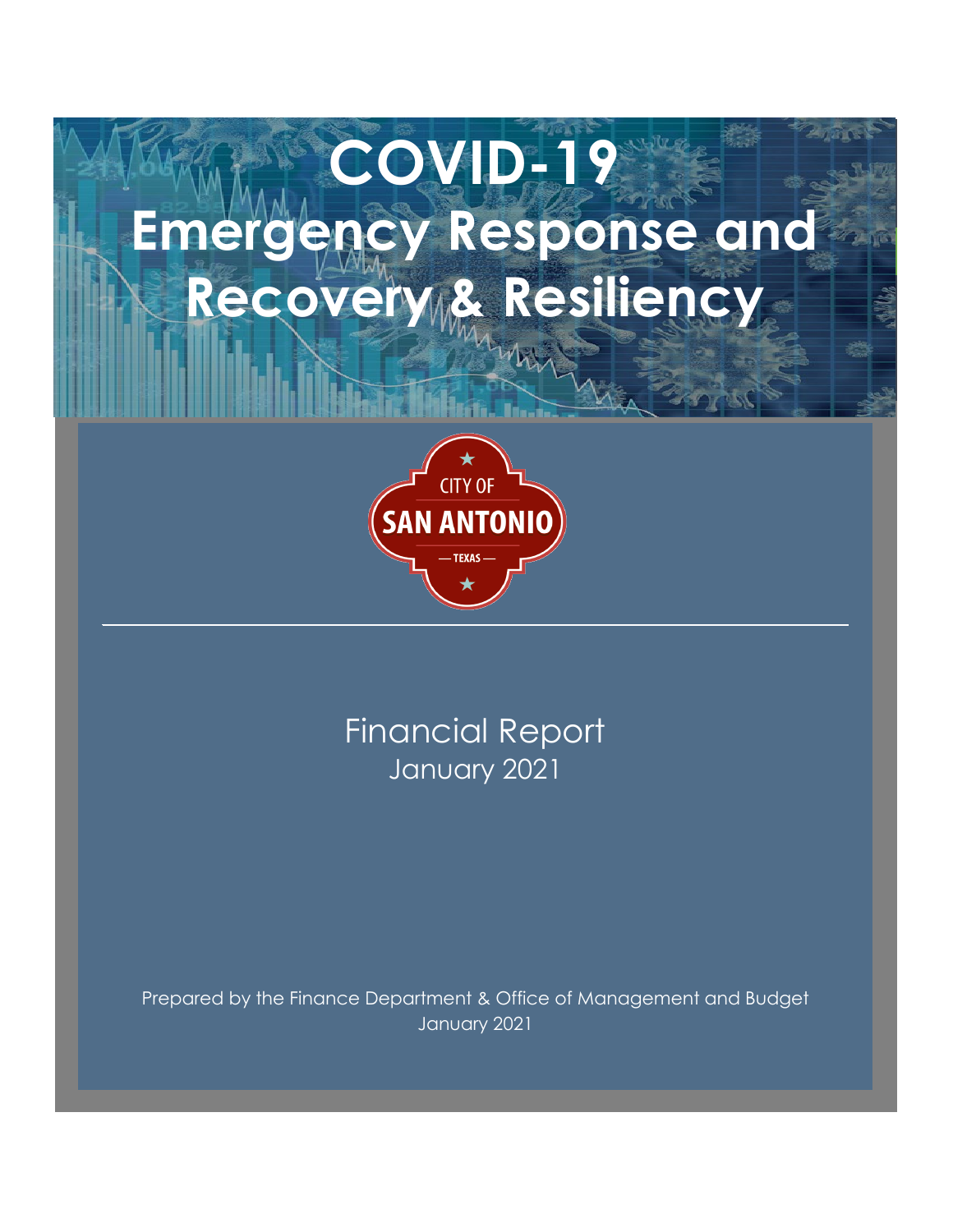## COVID-19 Recovery & Resiliency Plan

#### **January 2021 Financial Report**

## TABLE OF CONTENTS

| Title                                 | Paae             |
|---------------------------------------|------------------|
|                                       |                  |
| Summary of Revenues & Expenses        |                  |
| <b>Emergency Response</b>             | $\overline{2}$   |
| <b>Health Implementation Plan</b>     | $\mathfrak{Z}$   |
| <b>Recovery &amp; Resiliency Plan</b> | $\boldsymbol{4}$ |
| <b>Other Programs</b>                 | 5                |
| <b>Variance Explanations</b>          | 6                |
|                                       |                  |

All financial data is from the City's financial management system. This is an unaudited financial report.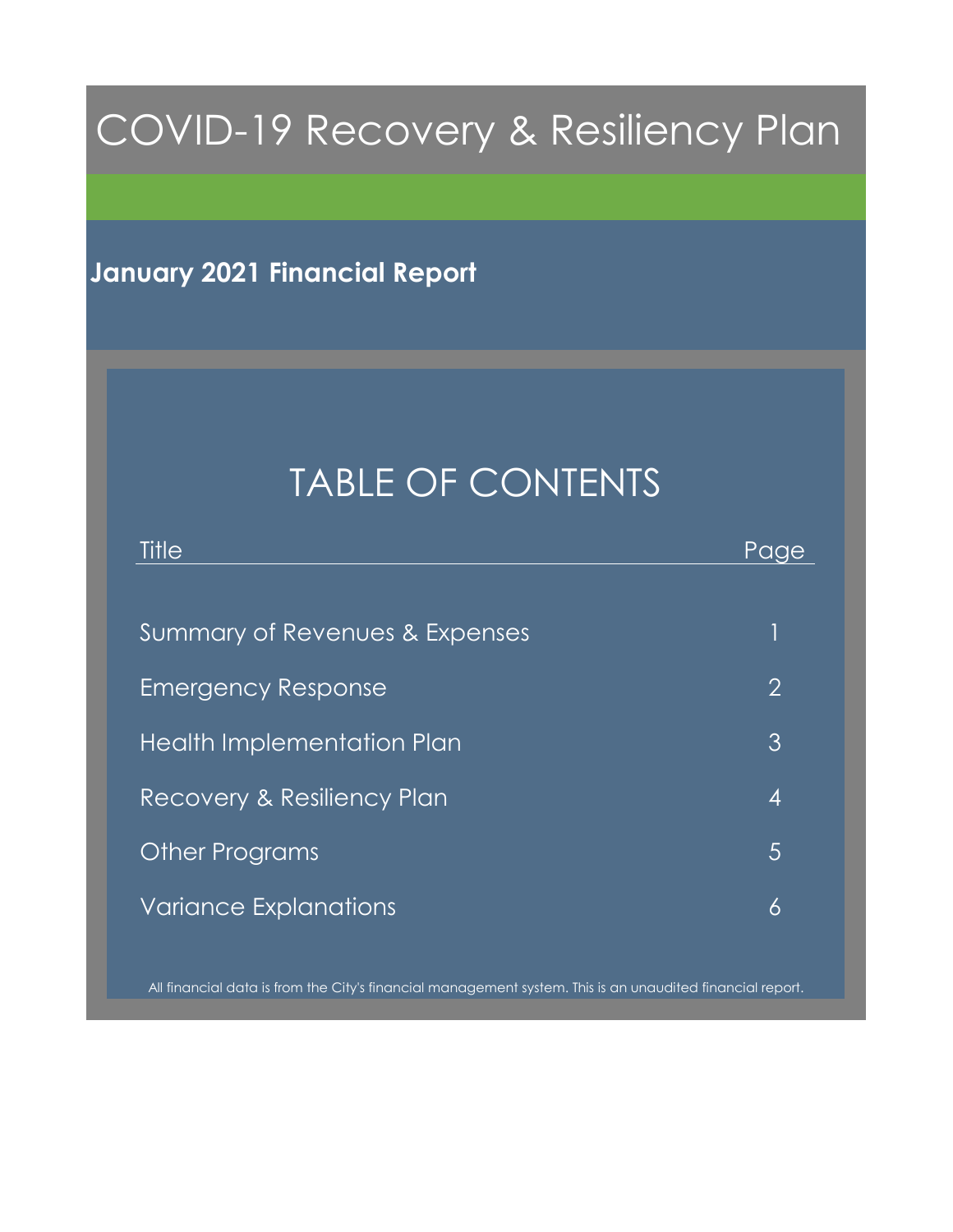## **COVID-19 Emergency & Recovery & Resiliency Plan**

January 2021 Financial Report

|                         |                                          |                    | <b>Revised Budget</b> | <b>Plan thru</b><br>January |         | <b>Actuals thru</b><br>January | <b>Variance</b> | $\%$<br>Spent |
|-------------------------|------------------------------------------|--------------------|-----------------------|-----------------------------|---------|--------------------------------|-----------------|---------------|
|                         |                                          |                    |                       |                             |         |                                |                 |               |
|                         |                                          |                    |                       |                             |         |                                |                 |               |
|                         | <b>EXPENSES BY FUNDING SOURCE</b>        |                    |                       |                             |         |                                |                 |               |
|                         | Coronavirus Relief Fund                  | \$                 | 270,713,278 \$        | 270,713,278 \$              |         | 270,713,278 \$                 |                 | 100.0%        |
| $\mathbf{1}$            | <b>General Fund</b>                      |                    | 154,875,820.5         | 31,622,965.0                |         | 29,884,101.1                   | (1,738,864)     | 19.3%         |
|                         | <b>TIRZ</b>                              |                    | 4,036,233             | 4,036,233                   |         | 4,036,233                      |                 | 100.0%        |
|                         | San Antonio Housing Trust                |                    | 6,000,000             | 6,000,000                   |         | 6,000,000                      |                 | 100.0%        |
|                         | <b>Bexar County Agreement</b>            |                    | 1,500,000             |                             |         |                                |                 | 0.0%          |
| $\overline{2}$          | <b>Other Federal Grants</b>              |                    | 138,042,003           | 61,323,789                  |         | 58,131,543                     | (3, 192, 246)   | 42.1%         |
|                         | Donations                                |                    | 242,283               | 242,283                     |         | 242,283                        |                 | 100.0%        |
|                         | <b>Total Resources</b>                   | \$                 | 575,409,617           | \$<br>373,938,548           | $\zeta$ | 369,007,438 \$                 | (4,931,110)     | 64.1%         |
|                         |                                          |                    |                       |                             |         |                                |                 |               |
|                         | <b>EXPENSES BY PROGRAM</b>               |                    |                       |                             |         |                                |                 |               |
|                         | <b>Emergency Response</b>                |                    |                       |                             |         |                                |                 |               |
|                         | Eligible Payroll, Protective Equipment & |                    |                       |                             |         |                                |                 |               |
|                         | <b>Supplies</b>                          | \$                 | 175,459,168 \$        | 175,459,168 \$              |         | 175,459,168                    |                 | 100.0%        |
|                         |                                          |                    |                       |                             |         |                                |                 |               |
|                         | <b>Health Implementation Plan</b>        |                    |                       |                             |         |                                |                 |               |
| 3                       | Metro Health                             | \$                 | 43,244,202 \$         | 17,511,077 \$               |         | $14,422,823$ \$                | 3,088,254       | 33.4%         |
|                         | Fire                                     |                    | 5,332,360             | 1,594,521                   |         | 1,594,521                      |                 | 29.9%         |
|                         | <b>Subtotal</b>                          | $\zeta$            | 48,576,562 \$         | 19,105,598 \$               |         | 16,017,344 \$                  | 3,088,254       | 33.0%         |
|                         | <b>Recovery &amp; Resiliency</b>         |                    |                       |                             |         |                                |                 |               |
|                         | Workforce Development                    | \$                 | 75,000,000 \$         | 15,784,656 \$               |         | 15,833,547 \$                  | (48, 891)       | 21.1%         |
| 4                       | Housing Security EHAP Ph 1-3             |                    | 86,851,000            | 72,278,006                  |         | 71,905,918                     | 372,088         | 82.8%         |
| 5                       | Housing Security (not including EHAP)    |                    | 35,736,448            | 13,598,988                  |         | 13,163,965                     | 435,023         | 36.8%         |
|                         | <b>Small Business</b>                    |                    | 42,656,927            | 37,555,513                  |         | 37,559,912                     | (4, 399)        | 88.1%         |
| $\boldsymbol{6}$        | Digital Inclusion                        |                    | 27,297,546            | 2,578,587                   |         | 2,717,884                      | (139, 297)      | 10.0%         |
|                         | Subtotal                                 | $\dot{\mathsf{S}}$ | 267,541,921 \$        | 141,795,750 \$              |         | $141,181,227$ \$               | 614,524         | 52.8%         |
|                         | <b>Other CARES Programs</b>              |                    |                       |                             |         |                                |                 |               |
| $\overline{\mathbf{z}}$ | Airport                                  | \$                 | 50,575,607 \$         | $12,522,158$ \$             |         | 12,200,974 \$                  | 321,184         | 24.1%         |
|                         | <b>Child Care Services Program</b>       |                    | 19,907,095            | 19,907,095                  |         | 19,913,646                     | (6, 551)        | 100.0%        |
| 8                       | <b>Public Safety</b>                     |                    | 5,770,926             | 3,014,651                   |         | 2,834,907                      | 179,744         | 49.1%         |
| 9                       | Head Start and Early Head Start          |                    | 2,960,475             | 461,417                     |         | 278,217                        | 183,200         | 9.4%          |
|                         | <b>Senior Nutrition</b>                  |                    | 1,323,060             | 627,289                     |         | 638,072                        | (10, 783)       | 48.2%         |
| 10                      | Health                                   |                    | 2,805,278             | 793,939                     |         | 244,597                        | 549,342         | 8.7%          |
|                         | Other                                    |                    | 489,526               | 251,483                     |         | 239,287                        | 12,196          | 48.9%         |
|                         | Subtotal                                 | $\vert$ \$         | 83,831,967 \$         | 37,578,032 \$               |         | 36,349,700 \$                  | 1,228,332       | 43.4%         |
|                         |                                          |                    |                       |                             |         |                                |                 |               |
|                         | <b>Total Expenditures</b>                | $\vert$ \$         | 575,409,617 \$        | 373,938,548 \$              |         | 369,007,438 \$                 | 4,931,110       | 64.1%         |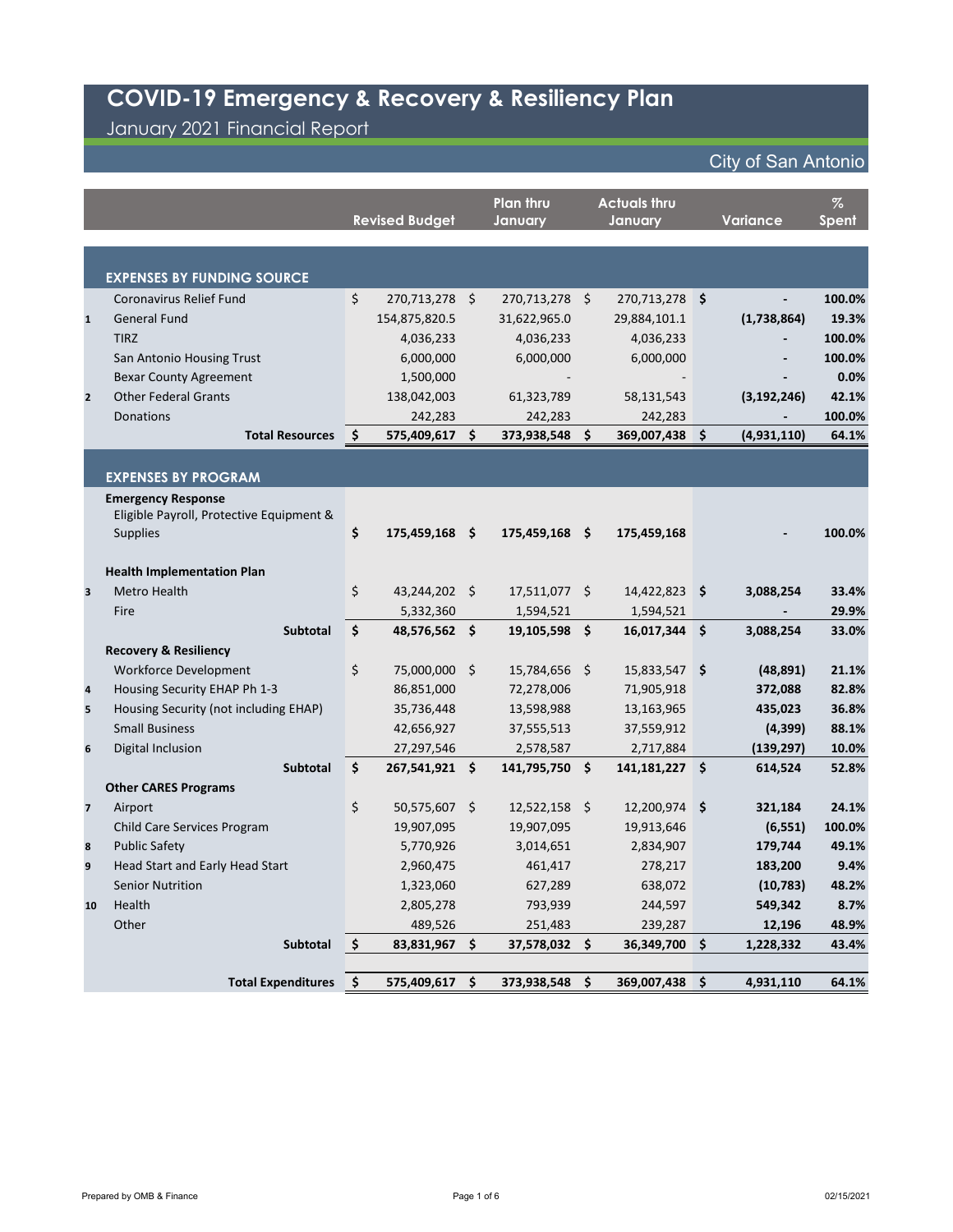|                                             |               |                          | <b>Actuals thru</b> |                          | $\%$   |
|---------------------------------------------|---------------|--------------------------|---------------------|--------------------------|--------|
| <b>EMERGENCY RESPONSE</b>                   | <b>Budget</b> | <b>Plan thru January</b> | January             | <b>Variance</b>          | Spent  |
| <b>Eligible Payroll</b>                     |               |                          |                     |                          |        |
| Fire Payroll                                | 143,403,064   | 143,403,064              | 143,403,064         | $\blacksquare$           | 100.0% |
| <b>Health Payroll</b>                       | 3,633,560     | 3,633,560                | 3,633,560           | $\blacksquare$           | 100.0% |
| Police Payroll                              | 2,419,263     | 2,419,263                | 2,419,263           | $\blacksquare$           | 100.0% |
| All Other Departments                       | 12,424,775    | 12,424,775               | 12,424,775          | $\blacksquare$           | 100.0% |
| <b>City PPE &amp; Supplies</b>              | 9,830,521     | 9,830,521                | 9,830,521           | $\blacksquare$           | 100.0% |
| <b>EOC Operations &amp; Isolation Units</b> | 2,338,480     | 2,338,480                | 2,338,480           | $\blacksquare$           | 100.0% |
| <b>Solid Waste Excess Tonnage</b>           | 1,409,505     | 1,409,505                | 1,409,505           | $\blacksquare$           | 100.0% |
| <b>Total City Emergency Response</b>        | 175,459,168   | 175,459,168              | 175,459,168         | $\overline{\phantom{0}}$ | 100.0% |

#### **COVID-19 Emergency & Recovery & Resiliency Plan**

January 2021 Financial Report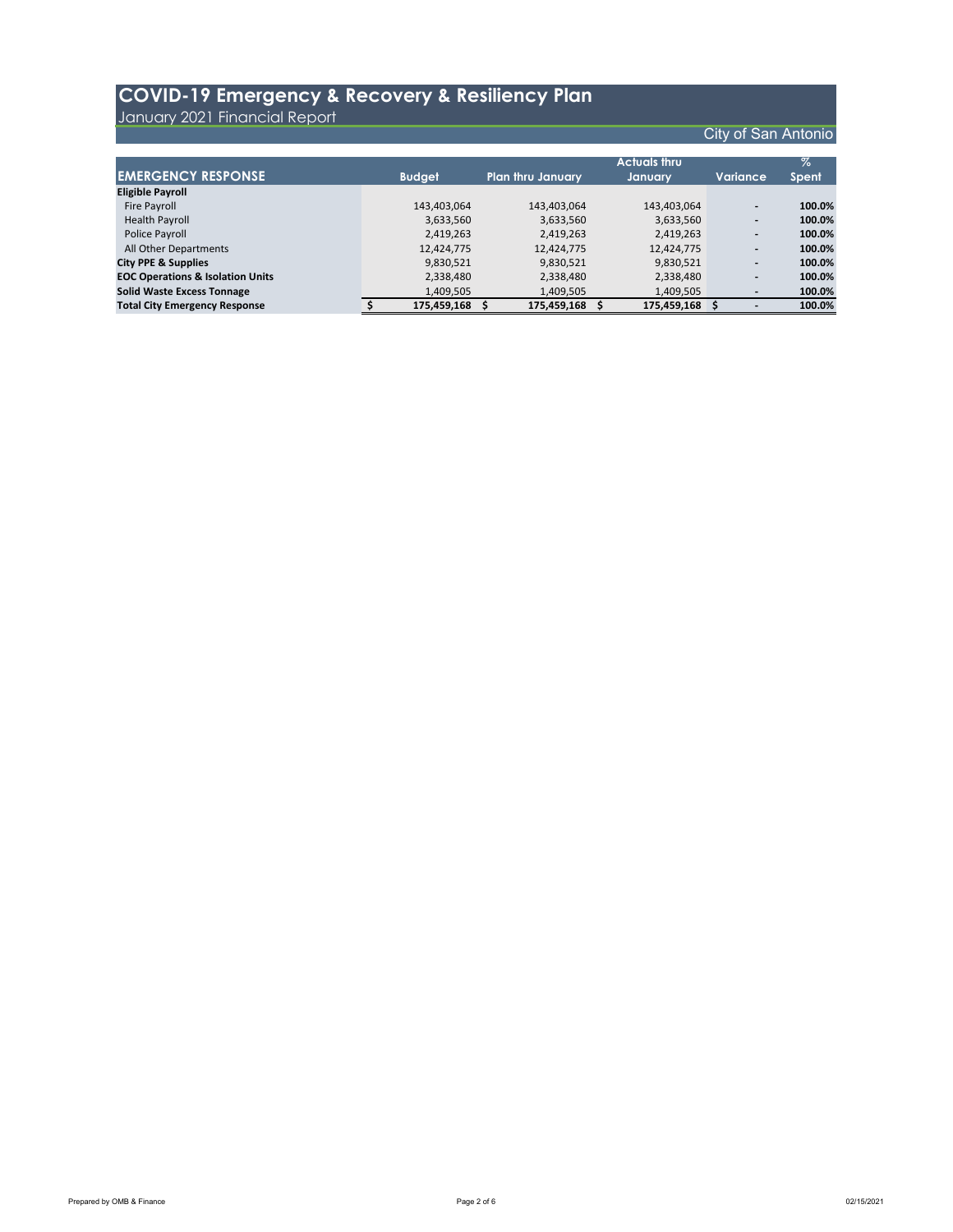|                                                     |         |               |                          |             | <b>Actuals thru</b> |              |                 | $\%$         |
|-----------------------------------------------------|---------|---------------|--------------------------|-------------|---------------------|--------------|-----------------|--------------|
|                                                     |         | <b>Budget</b> | <b>Plan thru January</b> |             | January             |              | <b>Variance</b> | <b>Spent</b> |
|                                                     |         |               |                          |             |                     |              |                 |              |
| <b>HEALTH IMPLEMENTATION PLAN</b>                   |         |               |                          |             |                     |              |                 |              |
| <b>Metro Health Department</b>                      |         |               |                          |             |                     |              |                 |              |
| <b>COVID-19 Project Management</b>                  | $\zeta$ | 3,656,060 \$  | $3,002,578$ \$           |             | 2,873,096 \$        |              | 129,482         | 78.6%        |
| <b>COVID-19 Testing Task Force</b>                  |         | 24,706,322    | 6,042,057                |             | 3,205,972           |              | 2,836,085       | 13.0%        |
| <b>COVID-19 Community Education</b>                 |         | 47,500        |                          |             |                     |              |                 | 0.0%         |
| <b>COVID-19 Main COVID Hotline</b>                  |         | 62,411        | 62,411                   |             | 62,411              |              |                 | 100.0%       |
| <b>COVID-19 Media Relations &amp; Communication</b> |         | 2,899,918     | 2,024,660                |             | 1,851,886           |              | 172,774         | 63.9%        |
| COVID-19 Community Health & Prevention              |         | 858,146       | 459,605                  |             | 329,994             |              | 129,610         | 38.5%        |
| <b>COVID-19 Data Management</b>                     |         | 1,662,777     | 660,853                  |             | 603,093             |              | 57,760          | 36.3%        |
| COVID-19 COVID Case Investigation Team              |         | 4,947,811     | 3,703,438                |             | 3,942,116           |              | (238, 678)      | 79.7%        |
| <b>COVID-19 Contact Tracing</b>                     |         | 2,793,013     | 398,932                  |             | 398,932             |              |                 | 14.3%        |
| <b>COVID-19 Congregate Settings</b>                 |         | 805,101       | 500,826                  |             | 517,101             |              | (16, 275)       | 64.2%        |
| <b>COVID-19 Provider Hotline</b>                    |         | 64,793        | 35,624                   |             | 35,624              |              |                 | 55.0%        |
| COVID-19 Provider Relations & Epi Hotline           |         | 123,977       | 67,839                   |             | 67,839              |              |                 | 54.7%        |
| <b>COVID-19 PHEP Support</b>                        |         | 182,245       | 118,126                  |             | 100,630             |              | 17,496          | 55.2%        |
| COVID-19 Research                                   |         | 434,128       | 434,128                  |             | 434,128             |              |                 | 100.0%       |
| <b>Total</b>                                        | \$      | 43,244,202    | \$<br>17,511,077         | \$          | 14,422,823          | $\mathsf{S}$ | 3,088,254       | 33.4%        |
|                                                     |         |               |                          |             |                     |              |                 |              |
| <b>HEALTH IMPLEMENTATION PLAN</b>                   |         |               |                          |             |                     |              |                 |              |
| <b>Fire Department</b>                              |         |               |                          |             |                     |              |                 |              |
| Asst Med Dir & Infect Control Nurse                 | $\zeta$ |               | \$                       | $\varsigma$ | $\overline{a}$      |              |                 | 0.0%         |
| <b>Decontamination Equipment</b>                    |         | 76,880        | 76,880                   |             | 76,880              |              |                 | 100%         |
| Fire & EMS Vehicle Equipment                        |         | 300,853       | 300,853                  |             | 300,853             |              |                 | 100%         |
| <b>MIH Equipment</b>                                |         | 300,051       | 300,051                  |             | 300,051             |              |                 | 100%         |
| <b>MIH Medications</b>                              |         | 1,087         | 1,087                    |             | 1,087               |              |                 | 100%         |
| Protective Personnel Equipment                      |         | 301,305       | 301,305                  |             | 301,305             |              |                 | 100%         |
| SAFD First Responder Payroll                        |         | 3,737,838     |                          |             |                     |              |                 | 0.0%         |
| <b>Temp Staff Inventory Mgmt</b>                    |         |               |                          |             |                     |              |                 | 0.0%         |
| <b>Testing Mobile Unit</b>                          |         | 614,346       | 614,346                  |             | 614,346             |              |                 | 100%         |
| <b>Total</b>                                        | \$      | 5,332,360     | \$<br>1,594,521          | \$          | 1,594,521           | $\zeta$      |                 | 29.9%        |

#### **COVID-19 Emergency & Recovery & Resiliency Plan**

January 2021 Financial Report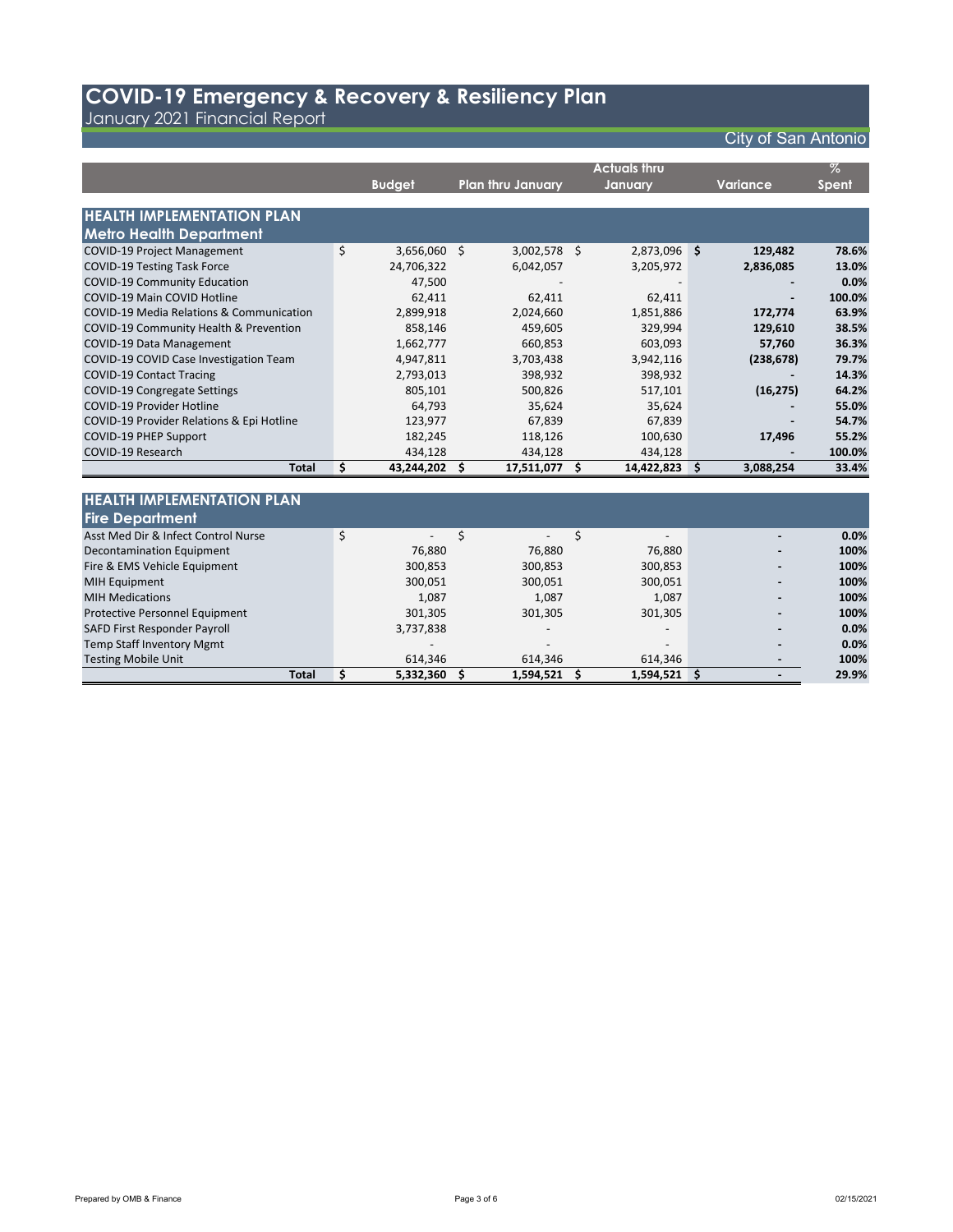|                                           |         |               |                          |     | <b>Actuals thru</b> |            |                 | $\%$         |
|-------------------------------------------|---------|---------------|--------------------------|-----|---------------------|------------|-----------------|--------------|
|                                           |         | <b>Budget</b> | <b>Plan thru January</b> |     | January             |            | <b>Variance</b> | <b>Spent</b> |
|                                           |         |               |                          |     |                     |            |                 |              |
| <b>WORKFORCE DEVELOPMENT</b>              |         |               |                          |     |                     |            |                 |              |
| WF Dev Training & Development             | \$      | 65,000,000    | \$<br>15,747,453         | \$  | 15,796,160 \$       |            | (48, 707)       | 24.3%        |
| <b>WF Dev Childcare</b>                   |         | 10,000,000    | 37,203                   |     | 37,387              |            | (184)           | 0.4%         |
| <b>Total</b>                              | \$      | 75,000,000    | \$<br>15,784,656         | \$  | 15,833,547 \$       |            | (48, 891)       | 21.1%        |
|                                           |         |               |                          |     |                     |            |                 |              |
| <b>HOUSING SECURITY</b>                   |         |               |                          |     |                     |            |                 |              |
| Housing Sec Domestic Violence             | $\zeta$ | 3,300,000     | \$<br>$1,375,395$ \$     |     | $1,631,517$ \$      |            | (256, 122)      | 49.4%        |
| Housing Sec Fam Ind Initiative            |         | 3,967,514     | 3,967,514                |     | 3,967,514           |            |                 | 100.0%       |
| Housing Sec Fin Recovery Hub              |         | 3,518,587     | 1,074,104                |     | 1,110,971           |            | (36, 866)       | 31.6%        |
| Housing Sec Low Cost Fin Prod             |         |               |                          |     |                     |            |                 | 0.0%         |
| Housing Sec D2D Engagement                |         | 117,745       | 117,745                  |     | 117,745             |            |                 | 100.0%       |
| Housing Sec Digital Referral Platform     |         |               |                          |     |                     |            |                 | 0.0%         |
| Housing Sec Homeless Shelter              |         | 23,221,442    | 5,999,661                |     | 5,215,821           |            | 783,840         | 22.5%        |
| Housing Sec COVID Migrant Operation       |         | 13,198        | 13,198                   |     | 13,198              |            |                 | 100.0%       |
| Emergency Housing Assistance (Ph1 to 3)   |         | 82,962,733    | 72,278,006               |     | 71,905,918          |            | 372,088         | 86.7%        |
| Housing Sec Rec Resource Center           |         | 187,563       | 187,563                  |     | 187,563             |            |                 | 100.0%       |
| Housing Sec Right to Counsel              |         | 398,620       | 309,620                  |     | 298,620             |            | 11,000          | 74.9%        |
| <b>Housing Sec Utility Assistance</b>     |         | 411,779       | 411,779                  |     | 411,779             |            |                 | 100.0%       |
| <b>Texas Emergency Resource Center</b>    |         | 3,888,267     |                          |     |                     |            |                 | 0.0%         |
| Housing Sec TX Eviction Diversion Program |         | 600,000       | 142,409                  |     | 209,237             |            | (66, 828)       | 34.9%        |
| <b>Total</b>                              | \$      | 122,587,448   | \$<br>85,876,994         | \$  | 85,069,883          | $\vert$ \$ | 807,111         | 69.4%        |
|                                           |         |               |                          |     |                     |            |                 |              |
| <b>SMALL BUSINESS</b>                     |         |               |                          |     |                     |            |                 |              |
| Small Biz Microbiz Support                | \$      | 32,000,000    | \$<br>31,887,777 \$      |     | 31,887,777 \$       |            | 0               | 99.6%        |
| Small Biz Prot Equip & Sanitizer          |         | 1,927,811     | 1,927,811                |     | 1,927,811           |            |                 | 100.0%       |
| Small Biz Fin Recovery Hub                |         | 200,000       | 200,000                  |     | 200,000             |            |                 | 100.0%       |
| Small Biz D2D Engagement                  |         | 922,958       | 922,958                  |     | 922,958             |            |                 | 100.0%       |
| <b>Small Biz Job Training</b>             |         | 5,000,000     | 10,809                   |     | 15,209              |            | (4,400)         | 0.3%         |
| <b>Small Biz Arts Support</b>             |         | 2,606,158     | 2,606,158                |     | 2,606,158           |            |                 | 100.0%       |
| <b>Total</b>                              | \$      | 42,656,927    | \$<br>37,555,513         | \$. | 37,559,912 \$       |            | (4,399)         | 88.1%        |
|                                           |         |               |                          |     |                     |            |                 |              |
| <b>DIGITAL INCLUSION</b>                  |         |               |                          |     |                     |            |                 |              |
| Dig Inc Core Inf & Fiber Connections      | \$      | 4,000,000 \$  |                          | \$  |                     | $-$ \$     |                 | 0.0%         |
| Dig Inc Network Access & Wireless Mesh    |         | 14,626,015    | 638,309                  |     | 738,726             |            | (100, 417)      | 5.1%         |
| Dig Inc Student Home Connection           |         | 8,448,159     | 1,716,906                |     | 1,755,787           |            | (38, 881)       | 20.8%        |
| Dig Inc Recovery Portal                   |         | 223,372       | 223,372                  |     | 223,372             |            |                 | 100.0%       |
| <b>Total</b>                              | \$      | 27,297,546    | \$<br>2,578,587 \$       |     | $2,717,884$ \$      |            | (139, 297)      | 10.0%        |

### **COVID-19 Emergency & Recovery & Resiliency Plan**

January 2021 Financial Report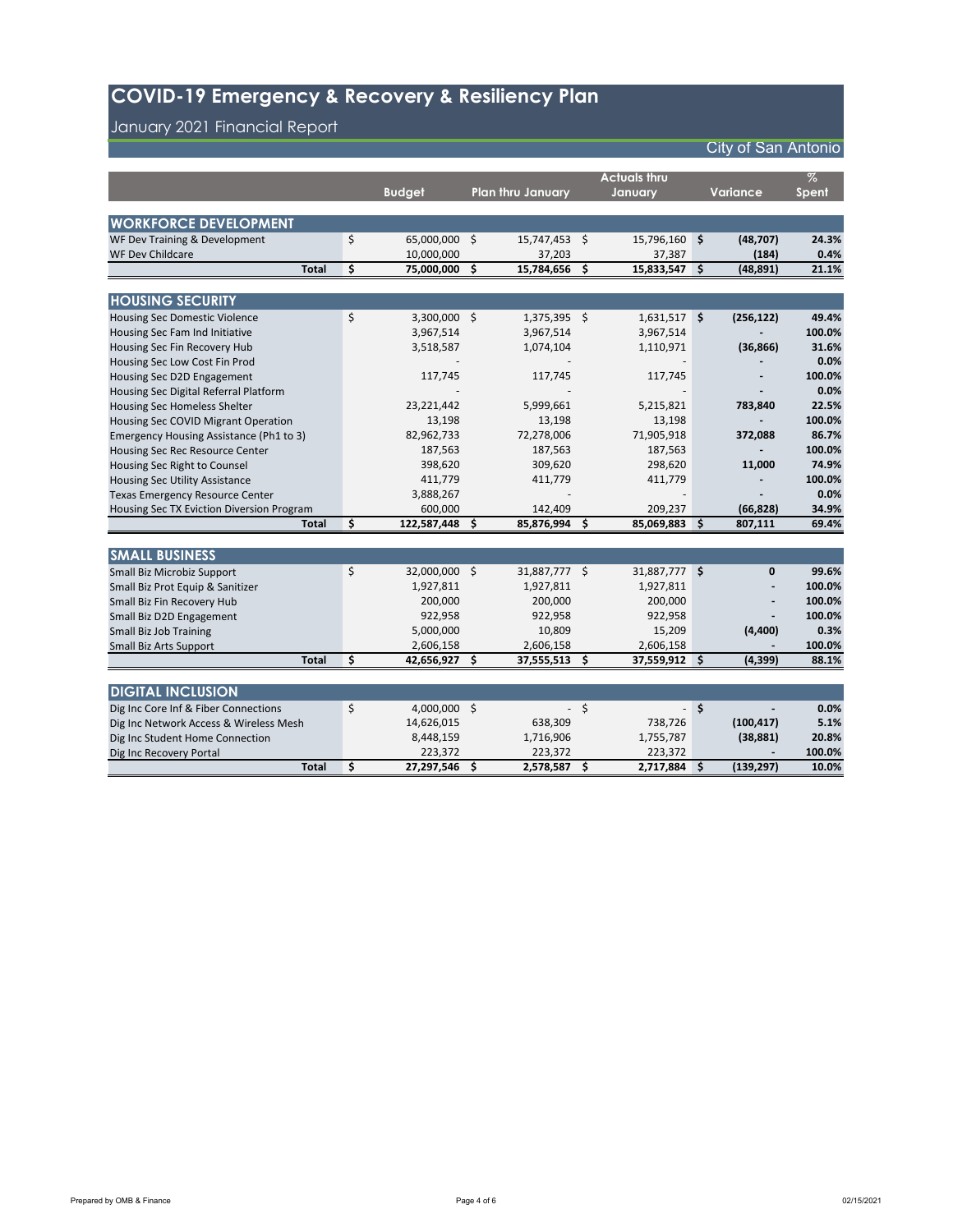January 2021 Financial Report

|                                       | <b>Budget</b> |    | <b>Plan thru January</b> |    | <b>Actuals thru</b><br>January | <b>Variance</b> | $\%$<br>Spent |
|---------------------------------------|---------------|----|--------------------------|----|--------------------------------|-----------------|---------------|
| <b>AIRPORT</b>                        |               |    |                          |    |                                |                 |               |
| <b>CARES Act Airports - Operating</b> | 39,708,109 \$ |    | 12,522,158               | S. | $12,200,974$ \$                | 321,184         | 30.7%         |
| <b>CARES Act Airports - Capital</b>   | 10,837,498    |    | $\overline{\phantom{a}}$ |    | $\overline{\phantom{a}}$       | $\blacksquare$  | 0.0%          |
| <b>CARES Act Airports - Stinson</b>   | 30,000        |    | $\overline{\phantom{a}}$ |    | $\blacksquare$                 | $\blacksquare$  | 0.0%          |
| Total \$                              | 50,575,607    | -S | 12,522,158               |    | $12,200,974$ \$                | 321,184         | 24.1%         |
|                                       |               |    |                          |    |                                |                 |               |

| <b>CHILD CARE AND DEVELOPMENT BLOCK GRANT</b> |            |            |            |          |        |
|-----------------------------------------------|------------|------------|------------|----------|--------|
| Child Care and Development Block Grant        | 19,907,095 | 19,907,095 | 19,913,646 | (6, 551) | 100.0% |

| <b>PUBLIC SAFETY</b>                               |          |                |                 |    |                          |          |                |        |
|----------------------------------------------------|----------|----------------|-----------------|----|--------------------------|----------|----------------|--------|
| Public Safety - Byrne JAG                          |          | $2,331,581$ \$ | $257,144$ \$    |    | 74,805 \$                |          | 182,339        | 3.2%   |
| <b>EMS</b> - Relief Fund for Healthcare Providers  |          | 393,484        | 69,214          |    | 71,809                   |          | (2,595)        | 18.2%  |
| Coronavirus Emergency Supplemental Funding Program |          | 2,688,293      | 2,688,293       |    | 2,688,293                |          | $\blacksquare$ | 100.0% |
| Assistance to Firefighters - COVID-19 Supplemental |          | 357,568        | $\qquad \qquad$ |    | $\overline{\phantom{a}}$ |          | $\blacksquare$ | 0.0%   |
|                                                    | Total \$ | 5,770,926 \$   | 3,014,651       | -S | $2,834,907$ \$           |          | 179,744        | 49.1%  |
|                                                    |          |                |                 |    |                          |          |                |        |
| <b>HEAD START &amp; EARLY HEAD START</b>           |          |                |                 |    |                          |          |                |        |
| Head Start 20-21 COVID-19                          |          | 2,653,999      | 424,138         |    | 240,937                  | <b>S</b> | 183,201        | 9.1%   |

| Total \$                         | 2,960,475 | 461,417                  | 278,217 | 183,200                  | 9.4%            |
|----------------------------------|-----------|--------------------------|---------|--------------------------|-----------------|
| <b>Early Head Start</b>          | 116,654   | $\overline{\phantom{0}}$ |         | $\overline{\phantom{0}}$ | 0.0%            |
| Early Head Start-CCP 19-20 COVID | 189,822   | 37,279                   | 37,279  | (0)                      | 19.6%           |
| TICau Start ZU ZI COVID 19       | 2,0JJ,JJJ | 747,1JU                  | 270,JJ/ | TOJ'TAT                  | $J \cdot L / 0$ |

| <b>SENIOR NUTRITION GRANT</b>         |           |         |         |           |        |
|---------------------------------------|-----------|---------|---------|-----------|--------|
| <b>FFCRA Senior Nutrition 19-2020</b> | 437,060   | 437,060 | 437,055 |           | 100.0% |
| <b>Senior Nutrition Program-CARES</b> | 886,000   | 190,229 | 201,018 | (10,789)  | 22.7%  |
| Total                                 | 1,323,060 | 627,289 | 638,072 | (10, 783) | 48.2%  |

| <b>HEALTH GRANTS</b>                                     |          |                      |                          |             |    |                |        |
|----------------------------------------------------------|----------|----------------------|--------------------------|-------------|----|----------------|--------|
| Health COVID Epi & Laboratory Grant                      |          | \$<br>$1,259,000$ \$ | $507,668$ \$             | $9,757$ \$  |    | 497,911        | 0.8%   |
| <b>Health COVID Immunization Grant</b>                   |          | $617,269$ \$         | $286,271$ \$             | 225,840     |    | 60,431         | 36.6%  |
| <b>Health COVID Immunization Grant</b>                   |          | 929,009              |                          | 9,000       |    | (9,000)        | 1.0%   |
|                                                          | Total \$ | $2,805,278$ \$       | 793,939 \$               | 244,597     | S. | 549,342        | 8.7%   |
|                                                          |          |                      |                          |             |    |                |        |
| <b>OTHER GRANTS</b>                                      |          |                      |                          |             |    |                |        |
| Other - Texas State Library Archives                     |          | \$<br>$50,000$ \$    | $31,068$ \$              | $32,347$ \$ |    | (1, 279)       | 64.7%  |
| Other - Cities for Financial Empowerment                 |          | 80,000               | $\overline{\phantom{a}}$ |             |    | $\blacksquare$ | 0.0%   |
| Other - San Antonio Area Foundation COVID Grant          |          | 50,000               | 50,000                   | 50,000      |    | $\blacksquare$ | 100.0% |
| Other - Humanities Texas Relief Grant                    |          | 5,000                | 4,487                    | 4,487       |    | (0)            | 89.7%  |
| Other-SABCC Donation to COVID-19 Response                |          | 1,500                | $\overline{\phantom{a}}$ |             |    |                | 0.0%   |
| Racial and Ethnic Approaches to Community Health (REACH) |          | 198,000              | 60,902                   | 47,426      |    | 13,476         | 24.0%  |
| FY 2020 CSBG Program Supplemental                        |          | 105,026              | 105,026                  | 105,026     |    |                | 100.0% |
|                                                          | Total \$ | 489,526 \$           | $251,483$ \$             | 239,287     | \$ | 12,196         | 48.9%  |

#### **COVID-19 Emergency & Recovery & Resiliency Plan**